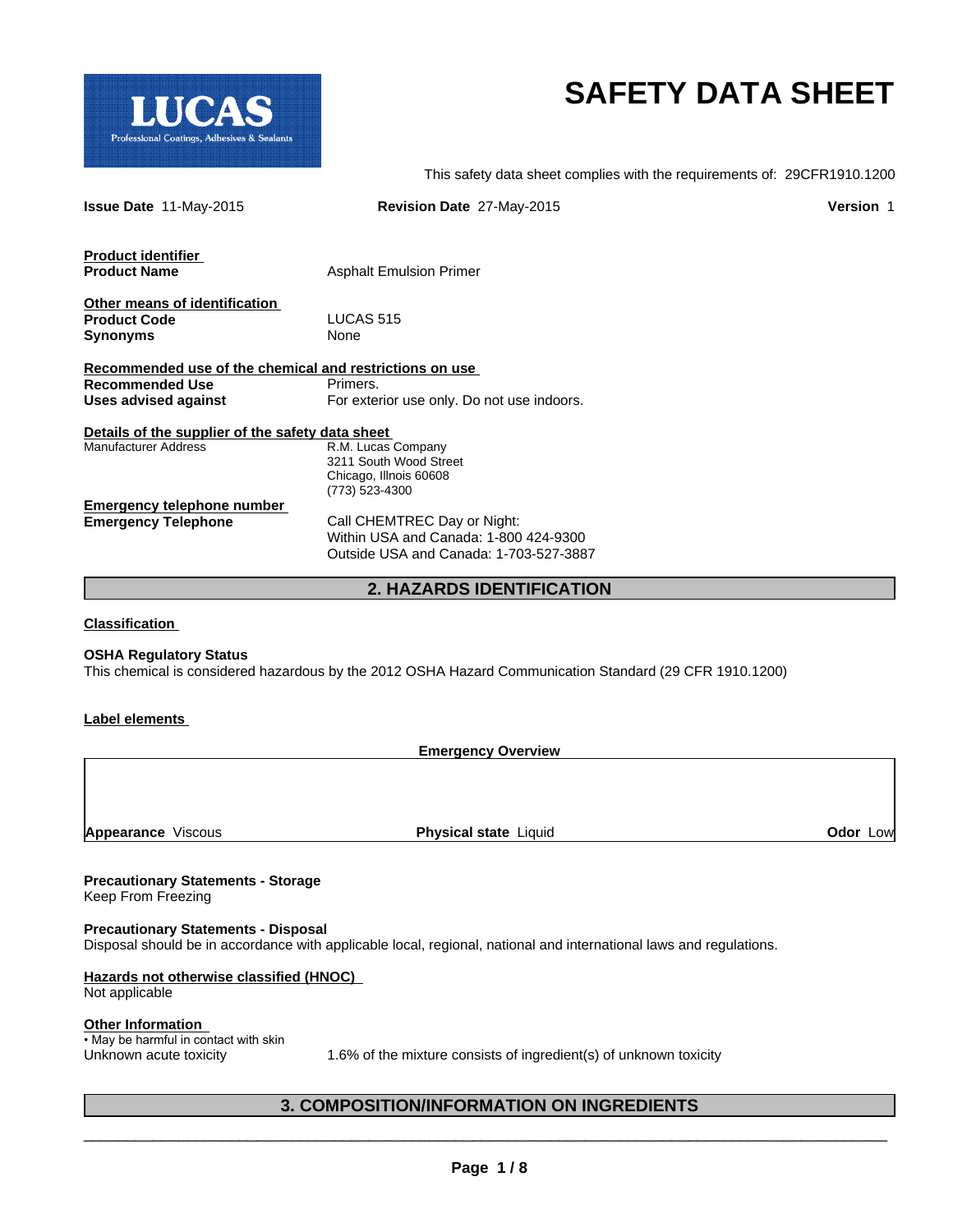## **Substance**

**Mixture** This product is a mixture. This material is considered hazardous by the OSHA Hazard Communication Standard (29 CFR 1910.1200).

## **Synonyms Chemical nature Aqueous solution.**

**Common name** Asphalt Emulsion Roof Coating.<br> **Synonyms** None.

| <b>Chemical Name</b>             | <b>CAS No.</b> | Weight-%    | <b>Trade Secret</b> |
|----------------------------------|----------------|-------------|---------------------|
| Water                            | 7732-18-5      | 70 - 80%    |                     |
| Asphalt (at Ambient Temperature) | 8052-42-4      | $20 - 30\%$ |                     |
| <b>Bentonite</b>                 | 1302-78-9      | ) - 10%     |                     |

 $\overline{\phantom{a}}$  ,  $\overline{\phantom{a}}$  ,  $\overline{\phantom{a}}$  ,  $\overline{\phantom{a}}$  ,  $\overline{\phantom{a}}$  ,  $\overline{\phantom{a}}$  ,  $\overline{\phantom{a}}$  ,  $\overline{\phantom{a}}$  ,  $\overline{\phantom{a}}$  ,  $\overline{\phantom{a}}$  ,  $\overline{\phantom{a}}$  ,  $\overline{\phantom{a}}$  ,  $\overline{\phantom{a}}$  ,  $\overline{\phantom{a}}$  ,  $\overline{\phantom{a}}$  ,  $\overline{\phantom{a}}$ 

## **4. FIRST AID MEASURES**

### **Description of first aid measures**

| <b>General advice</b>                                       | Under conditions of normal use, no hazards are anticipated which require special first aid<br>measures.                                                                                           |
|-------------------------------------------------------------|---------------------------------------------------------------------------------------------------------------------------------------------------------------------------------------------------|
| Eye contact                                                 | In the case of contact with eyes, rinse immediately with plenty of water and seek medical<br>advice.                                                                                              |
| <b>Skin contact</b>                                         | Wash thoroughly with soap and water. Remove contaminated clothing and shoes. Wash<br>contaminated clothing before reuse. In the case of skin irritation or allergic reactions see a<br>physician. |
| <b>Inhalation</b>                                           | Move to fresh air in case of accidental inhalation of vapors. If continued difficulty with<br>breathing is experienced, get medical attention immediately.                                        |
| Ingestion                                                   | Not an expected route of exposure. If swallowed, do not induce vomiting. Get medical<br>attention immediately.                                                                                    |
| Self-protection of the first aider                          | First aider: Pay attention to self-protection!.                                                                                                                                                   |
| Most important symptoms and effects, both acute and delayed |                                                                                                                                                                                                   |
| <b>Symptoms</b>                                             | May cause skin irritation. May cause eye irritation.                                                                                                                                              |
|                                                             | Indication of any immediate medical attention and special treatment needed                                                                                                                        |
| Note to physicians                                          | Treat symptomatically.                                                                                                                                                                            |

## **5. FIRE-FIGHTING MEASURES**

## **Suitable extinguishing media**

Use extinguishing measures that are appropriate to local circumstances and the surrounding environment. Dry chemical. Carbon dioxide (CO2). Sand. Use foam or water FOG as a last resort.

**Unsuitable extinguishing media** Do not use a solid water stream as it may scatter and spread fire.

### **Specific hazards arising from the chemical**

No information available.

**Hazardous combustion products**Thermal decomposition (burning) may release irritating, corrosive and/or toxic gases, vapors and fumes.

**Explosion data Sensitivity to Mechanical Impact** Not sensitive.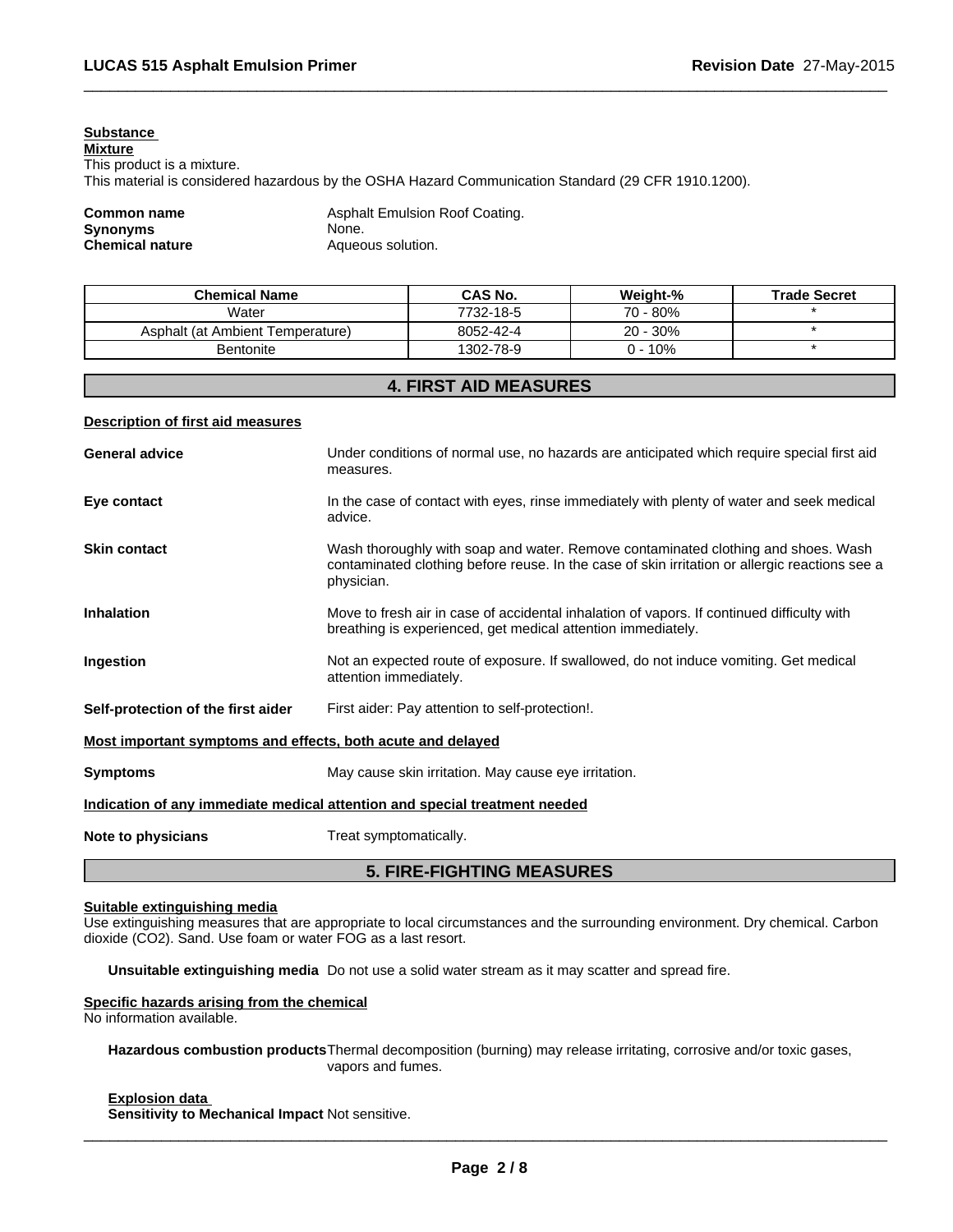**Sensitivity to Static Discharge** Not sensitive.

### **Protective equipment and precautions for firefighters**

As in any fire, wear self-contained breathing apparatus pressure-demand, MSHA/NIOSH (approved or equivalent) and full protective gear.

 $\overline{\phantom{a}}$  ,  $\overline{\phantom{a}}$  ,  $\overline{\phantom{a}}$  ,  $\overline{\phantom{a}}$  ,  $\overline{\phantom{a}}$  ,  $\overline{\phantom{a}}$  ,  $\overline{\phantom{a}}$  ,  $\overline{\phantom{a}}$  ,  $\overline{\phantom{a}}$  ,  $\overline{\phantom{a}}$  ,  $\overline{\phantom{a}}$  ,  $\overline{\phantom{a}}$  ,  $\overline{\phantom{a}}$  ,  $\overline{\phantom{a}}$  ,  $\overline{\phantom{a}}$  ,  $\overline{\phantom{a}}$ 

|                                                                                                                                                                      | Personal precautions, protective equipment and emergency procedures                                                                                                                                                                                                                                   |  |
|----------------------------------------------------------------------------------------------------------------------------------------------------------------------|-------------------------------------------------------------------------------------------------------------------------------------------------------------------------------------------------------------------------------------------------------------------------------------------------------|--|
| <b>Personal precautions</b><br>No action should be taken involving any personal risk or without suitable training. Use<br>personal protective equipment as required. |                                                                                                                                                                                                                                                                                                       |  |
| <b>Other Information</b>                                                                                                                                             | Extremely slippery when spilled.                                                                                                                                                                                                                                                                      |  |
| For emergency responders                                                                                                                                             | Use personal protection recommended in Section 8.                                                                                                                                                                                                                                                     |  |
| <b>Environmental precautions</b>                                                                                                                                     |                                                                                                                                                                                                                                                                                                       |  |
| <b>Environmental precautions</b>                                                                                                                                     | Avoid release to the environment. Prevent further leakage or spillage if safe to do so.<br>Prevent product from entering sewers, drains, or waterways. Local authorities should be<br>advised if significant spillages can not be contained. See Section 12 for additional<br>ecological information. |  |
| Methods and material for containment and cleaning up                                                                                                                 |                                                                                                                                                                                                                                                                                                       |  |
| <b>Methods for containment</b>                                                                                                                                       | Contain spillage with non-combustible absorbent material, e.g. sand, earth, diatomaceous<br>earth, vermiculite.                                                                                                                                                                                       |  |
| Methods for cleaning up                                                                                                                                              | Pick up the absorbed material (described just above) and transfer to properly labeled<br>containers for disposal according to local / national regulations (see Section 13).                                                                                                                          |  |
| Prevention of secondary hazards                                                                                                                                      | Clean contaminated objects and areas thoroughly observing environmental regulations.                                                                                                                                                                                                                  |  |
|                                                                                                                                                                      | 7. HANDLING AND STORAGE                                                                                                                                                                                                                                                                               |  |
| <b>Precautions for safe handling</b>                                                                                                                                 |                                                                                                                                                                                                                                                                                                       |  |
| Advice on safe handling                                                                                                                                              | Use personal protective equipment as required. Use only outdoors.                                                                                                                                                                                                                                     |  |
| Conditions for safe storage, including any incompatibilities                                                                                                         |                                                                                                                                                                                                                                                                                                       |  |
| <b>Storage Conditions</b>                                                                                                                                            | Keep from freezing. Keep containers tightly closed in a cool, dry, well-ventilated place.                                                                                                                                                                                                             |  |
| Incompatible materials                                                                                                                                               | Strong acids. Strong oxidizing agents.                                                                                                                                                                                                                                                                |  |
|                                                                                                                                                                      | <b>8. EXPOSURE CONTROLS/PERSONAL PROTECTION</b>                                                                                                                                                                                                                                                       |  |

### **Control parameters**

**Exposure Guidelines** No ACGIH or OSHA PEL is assigned to this mixture.

Exposure limits for the component materials are shown below.

| <b>NIOCH INLU</b><br>OCUA DEL<br>ACCIUTIV                                                 |  |  |  |  |
|-------------------------------------------------------------------------------------------|--|--|--|--|
| exposure limits established by OSHA.                                                      |  |  |  |  |
| This product, as supplied, is not believed to contain any hazardous material that exceeds |  |  |  |  |

 $\overline{\phantom{a}}$  ,  $\overline{\phantom{a}}$  ,  $\overline{\phantom{a}}$  ,  $\overline{\phantom{a}}$  ,  $\overline{\phantom{a}}$  ,  $\overline{\phantom{a}}$  ,  $\overline{\phantom{a}}$  ,  $\overline{\phantom{a}}$  ,  $\overline{\phantom{a}}$  ,  $\overline{\phantom{a}}$  ,  $\overline{\phantom{a}}$  ,  $\overline{\phantom{a}}$  ,  $\overline{\phantom{a}}$  ,  $\overline{\phantom{a}}$  ,  $\overline{\phantom{a}}$  ,  $\overline{\phantom{a}}$ 

| <b>Chemical Name</b>             | <b>ACGIH TLV</b>                           | OSHA PEL | <b>NIOSH IDLH</b>                       |
|----------------------------------|--------------------------------------------|----------|-----------------------------------------|
| Asphalt (at Ambient Temperature) | TWA: 0.5 mg/m <sup>3</sup> benzene soluble |          | Ceiling: $5 \text{ mg/m}^3$ fume 15 min |
| 8052-42-4                        | aerosol fume, inhalable fraction           |          |                                         |
| <b>Bentonite</b>                 | TWA: 1 $mq/m3$ respirable fraction         |          |                                         |
| 1302-78-9                        |                                            |          |                                         |

## **Appropriate engineering controls**

**Engineering Controls** None under normal outdoor use conditions.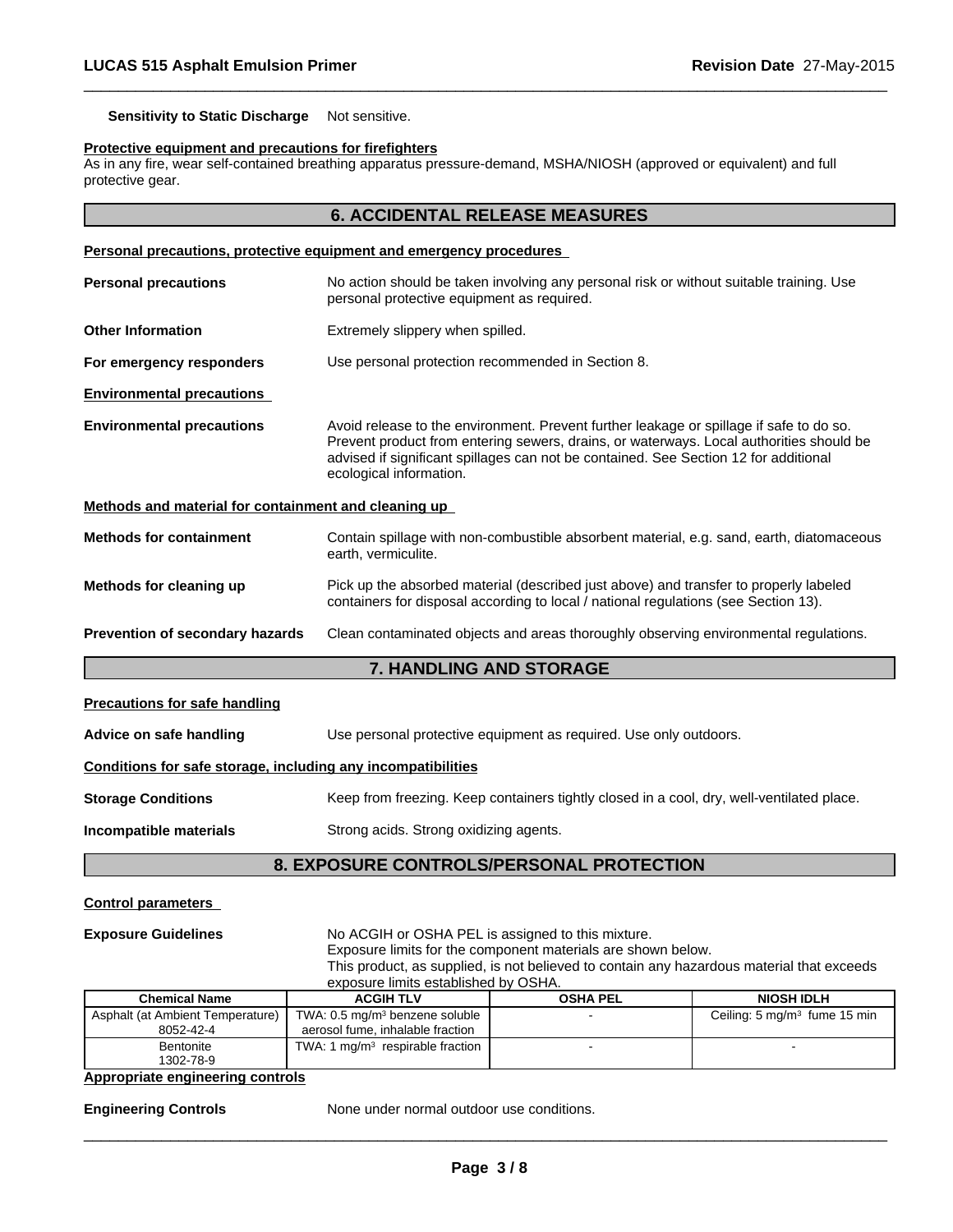## **Individual protection measures, such as personal protective equipment**

| <b>Eye/face protection</b>            | Wear safety glasses with side shields (or goggles).                                                          |  |
|---------------------------------------|--------------------------------------------------------------------------------------------------------------|--|
| Skin and body protection              | Wear protective gloves and protective clothing that is resistant to chemical penetration.                    |  |
| <b>Respiratory protection</b>         | No protective equipment is needed under normal use conditions.                                               |  |
| <b>General Hygiene Considerations</b> | Wash face, hands and any exposed skin thoroughly after handling. Wash contaminated<br>clothing before reuse. |  |

 $\overline{\phantom{a}}$  ,  $\overline{\phantom{a}}$  ,  $\overline{\phantom{a}}$  ,  $\overline{\phantom{a}}$  ,  $\overline{\phantom{a}}$  ,  $\overline{\phantom{a}}$  ,  $\overline{\phantom{a}}$  ,  $\overline{\phantom{a}}$  ,  $\overline{\phantom{a}}$  ,  $\overline{\phantom{a}}$  ,  $\overline{\phantom{a}}$  ,  $\overline{\phantom{a}}$  ,  $\overline{\phantom{a}}$  ,  $\overline{\phantom{a}}$  ,  $\overline{\phantom{a}}$  ,  $\overline{\phantom{a}}$ 

## **9. PHYSICAL AND CHEMICAL PROPERTIES**

## **Information on basic physical and chemical properties**

| <b>Physical state</b>               | Liquid                                                                                                                                                                                                                                                                                                                        |                       |                                                      |
|-------------------------------------|-------------------------------------------------------------------------------------------------------------------------------------------------------------------------------------------------------------------------------------------------------------------------------------------------------------------------------|-----------------------|------------------------------------------------------|
| Appearance                          | Viscous                                                                                                                                                                                                                                                                                                                       | Odor                  | Low                                                  |
| Color                               | <b>Black</b>                                                                                                                                                                                                                                                                                                                  | <b>Odor threshold</b> | Negligible odor.                                     |
| <b>Property</b>                     | Values                                                                                                                                                                                                                                                                                                                        | Remarks • Method      |                                                      |
| pН                                  | Not applicable                                                                                                                                                                                                                                                                                                                |                       |                                                      |
| <b>Melting point/freezing point</b> | None / 0 °C None / 32 °F                                                                                                                                                                                                                                                                                                      | shown.                | Melting Point is not applicable. Freezing points are |
| Boiling point / boiling range       | > 100 °C / 212 °F                                                                                                                                                                                                                                                                                                             |                       |                                                      |
| <b>Flash point</b>                  | Not applicable °C / Not applicable °F Non Flammable                                                                                                                                                                                                                                                                           |                       |                                                      |
| <b>Evaporation rate</b>             | The evaporation rate of the water<br>component of this emulsion product is upon atmospheric conditions.<br>dependent upon: 1) The temperature<br>of the water at the air-water surface; 2)<br>The humidity of the air; 3) The area of<br>the air-water surface; 4) The<br>temperature of the air. No information<br>available |                       | No data available. Evaporation rate is dependent     |
| Flammability (solid, gas)           | Non Flammable                                                                                                                                                                                                                                                                                                                 |                       |                                                      |
| <b>Flammability Limit in Air</b>    |                                                                                                                                                                                                                                                                                                                               | Not flammable         |                                                      |
| <b>Upper flammability limit:</b>    | Not applicable                                                                                                                                                                                                                                                                                                                |                       |                                                      |
| Lower flammability limit:           | Not applicable                                                                                                                                                                                                                                                                                                                |                       |                                                      |
| Vapor pressure                      | 2.33 (kPa)                                                                                                                                                                                                                                                                                                                    | @ 20 °C               |                                                      |
| Vapor density                       | 5.3                                                                                                                                                                                                                                                                                                                           |                       | Where: Air = 1 at 68 degrees $F(20$ degrees C)       |
| <b>Specific Gravity</b>             | 0.95                                                                                                                                                                                                                                                                                                                          | Water = $1q/ml$       |                                                      |
| <b>Water solubility</b>             | Dispersible                                                                                                                                                                                                                                                                                                                   |                       |                                                      |
| Solubility in other solvents        | Soluble in aromatic and aliphatic<br>solvents.                                                                                                                                                                                                                                                                                |                       |                                                      |
| <b>Partition coefficient</b>        | No information available                                                                                                                                                                                                                                                                                                      | No data available.    |                                                      |
| <b>Autoignition temperature</b>     | 330 °C / 626 °F                                                                                                                                                                                                                                                                                                               |                       |                                                      |
| <b>Decomposition temperature</b>    | No information available                                                                                                                                                                                                                                                                                                      |                       |                                                      |
| <b>Kinematic viscosity</b>          | No information available                                                                                                                                                                                                                                                                                                      |                       |                                                      |
| <b>Dynamic viscosity</b>            | No information available                                                                                                                                                                                                                                                                                                      |                       |                                                      |
| <b>Explosive properties</b>         | Not an explosive                                                                                                                                                                                                                                                                                                              |                       |                                                      |
| <b>Oxidizing properties</b>         | None                                                                                                                                                                                                                                                                                                                          |                       |                                                      |
| <b>Other Information</b>            |                                                                                                                                                                                                                                                                                                                               |                       |                                                      |
| <b>Softening point</b>              | Not applicable                                                                                                                                                                                                                                                                                                                |                       |                                                      |
| Molecular weight                    | No information available                                                                                                                                                                                                                                                                                                      |                       |                                                      |
| <b>VOC Content (%)</b>              | Less than 50 g/l                                                                                                                                                                                                                                                                                                              |                       |                                                      |
| <b>Density</b>                      | 7.8 to 8.1 lb/gal                                                                                                                                                                                                                                                                                                             |                       |                                                      |
|                                     |                                                                                                                                                                                                                                                                                                                               |                       |                                                      |

## **10. STABILITY AND REACTIVITY**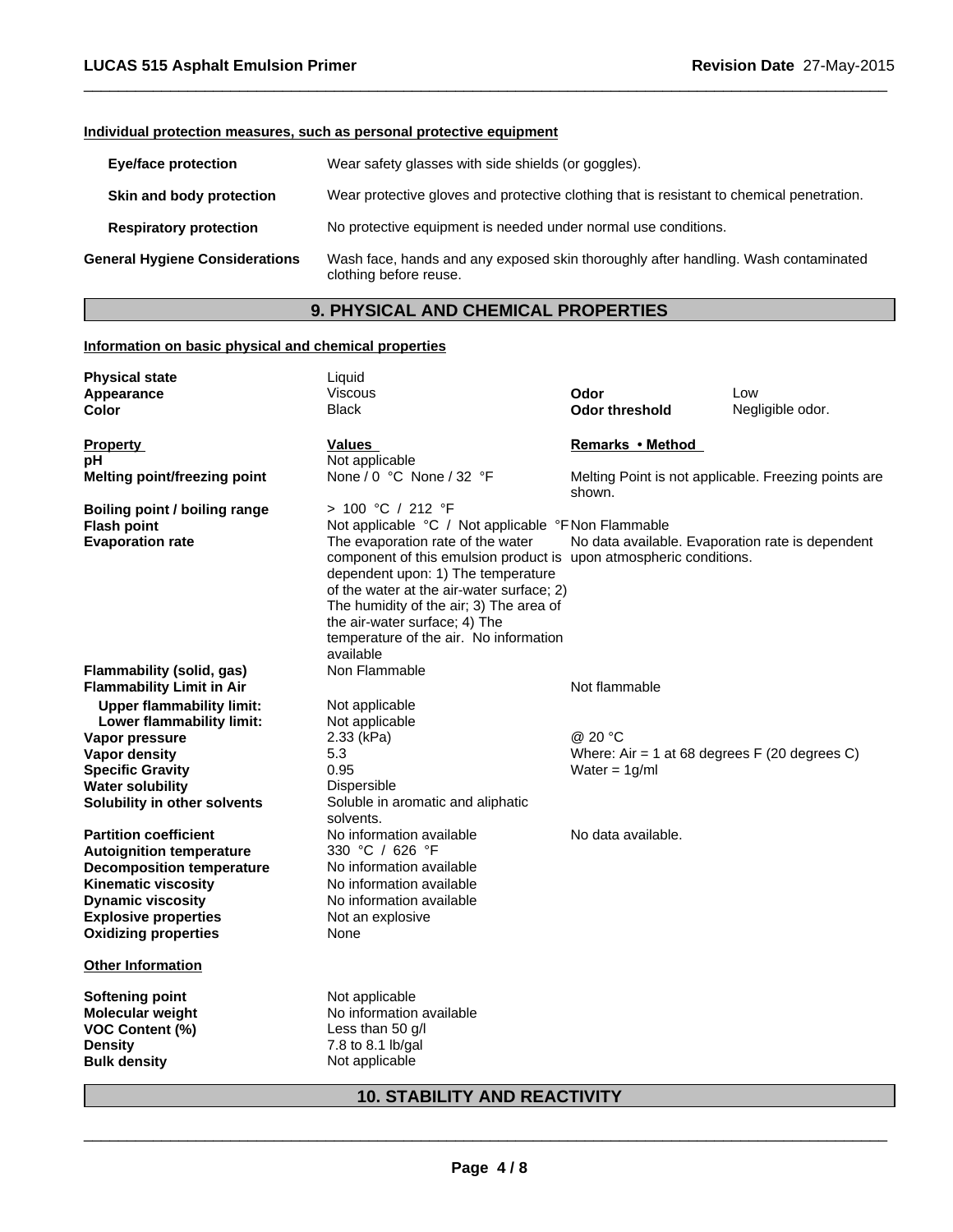### **Reactivity**  Not applicable

Not applicable

### **Chemical stability** Stable. **Possibility of Hazardous Reactions** None under normal use. **Hazardous polymerization** Hazardous polymerization does not occur.

**Conditions to avoid** None known. **Incompatible materials** Strong acids. Strong oxidizing agents. **Hazardous Decomposition Products** Combustion may produce carbon monoxide, carbon dioxide, and other asphyxiants.

## **11. TOXICOLOGICAL INFORMATION**

 $\overline{\phantom{a}}$  ,  $\overline{\phantom{a}}$  ,  $\overline{\phantom{a}}$  ,  $\overline{\phantom{a}}$  ,  $\overline{\phantom{a}}$  ,  $\overline{\phantom{a}}$  ,  $\overline{\phantom{a}}$  ,  $\overline{\phantom{a}}$  ,  $\overline{\phantom{a}}$  ,  $\overline{\phantom{a}}$  ,  $\overline{\phantom{a}}$  ,  $\overline{\phantom{a}}$  ,  $\overline{\phantom{a}}$  ,  $\overline{\phantom{a}}$  ,  $\overline{\phantom{a}}$  ,  $\overline{\phantom{a}}$ 

## **Information on likely routes of exposure**

| <b>Product Information</b>                                                                                                                                                                                                                                                                                                                                                                                                                                                                                                                                                                                                                                                                                                                                                                                                                                                       | Toxicological testing has not been conducted for this product overall. Available toxicological<br>data for individualing redients are summarized below. |  |  |
|----------------------------------------------------------------------------------------------------------------------------------------------------------------------------------------------------------------------------------------------------------------------------------------------------------------------------------------------------------------------------------------------------------------------------------------------------------------------------------------------------------------------------------------------------------------------------------------------------------------------------------------------------------------------------------------------------------------------------------------------------------------------------------------------------------------------------------------------------------------------------------|---------------------------------------------------------------------------------------------------------------------------------------------------------|--|--|
| <b>Inhalation</b>                                                                                                                                                                                                                                                                                                                                                                                                                                                                                                                                                                                                                                                                                                                                                                                                                                                                | Avoid breathing vapors or mists.                                                                                                                        |  |  |
| Eye contact                                                                                                                                                                                                                                                                                                                                                                                                                                                                                                                                                                                                                                                                                                                                                                                                                                                                      | Avoid contact with eyes. Contact with eyes may cause irritation.                                                                                        |  |  |
| <b>Skin contact</b>                                                                                                                                                                                                                                                                                                                                                                                                                                                                                                                                                                                                                                                                                                                                                                                                                                                              | May cause irritation.                                                                                                                                   |  |  |
| Ingestion                                                                                                                                                                                                                                                                                                                                                                                                                                                                                                                                                                                                                                                                                                                                                                                                                                                                        | If swallowed, do not induce vomiting. Get medical attention immediately. Not an expected<br>route of exposure.                                          |  |  |
| * The IARC Monograph (Vol. 103, 2013, Bitumen and Bitumen Emissions) defines Asphalt<br><b>Component Information</b><br>as 'Group 2B, Possible Carcinogen to Humans'. This definition is based on studies of<br>exposure to Asphalt fumes at elevated temperatures. The Monograph states that<br>temperature plays an important role in determining the degree of exposure and also the<br>carcinogenic potential of bitumen emissions. This same Monograph states that Asphalt is<br>non volatile at ambient temperature. There is no data presented in the Monograph to<br>demonstrate that Asphalt at ambient temperature is considered a carcinogen. Since the<br>normal use of this product is at ambient temperature, the Asphalt used in this product is not<br>listed as a carcinogen. No other national or international agency has defined Asphalt as a<br>carcinogen. |                                                                                                                                                         |  |  |
|                                                                                                                                                                                                                                                                                                                                                                                                                                                                                                                                                                                                                                                                                                                                                                                                                                                                                  |                                                                                                                                                         |  |  |

| <b>Chemical Name</b>             | Oral LD50            | Dermal LD50                 | <b>Inhalation LC50</b> |
|----------------------------------|----------------------|-----------------------------|------------------------|
| Asphalt (at Ambient Temperature) | $> 5000$ mg/kg (Rat) | Rabbit)<br>$> 2000$ mg/kg ( |                        |
| 8052-42-4                        |                      |                             |                        |
| Bentonite                        | $>$ 5000 mg/kg (Rat) |                             |                        |
| 1302-78-9                        |                      |                             |                        |

## **Information on toxicological effects**

**Symptoms** No information available.

## **Delayed and immediate effects as well as chronic effects from short and long-term exposure**

| <b>Skin corrosion/irritation</b>  | Can cause skin irritation.                                                                |
|-----------------------------------|-------------------------------------------------------------------------------------------|
| Serious eye damage/eye irritation | Irritating to eyes.                                                                       |
| <b>Irritation</b>                 | Irritating to eyes and skin.                                                              |
| <b>Corrosivity</b>                | Not classified.                                                                           |
| <b>Sensitization</b>              | May cause sensitization of susceptible persons.                                           |
| Germ cell mutagenicity            | This product does not contain any ingredients that cause germ cell mutagenicity.          |
| Carcinogenicity                   | This product does not contain any carcinogens or potential carcinogens as listed by OSHA, |
|                                   | IARC or NTP.                                                                              |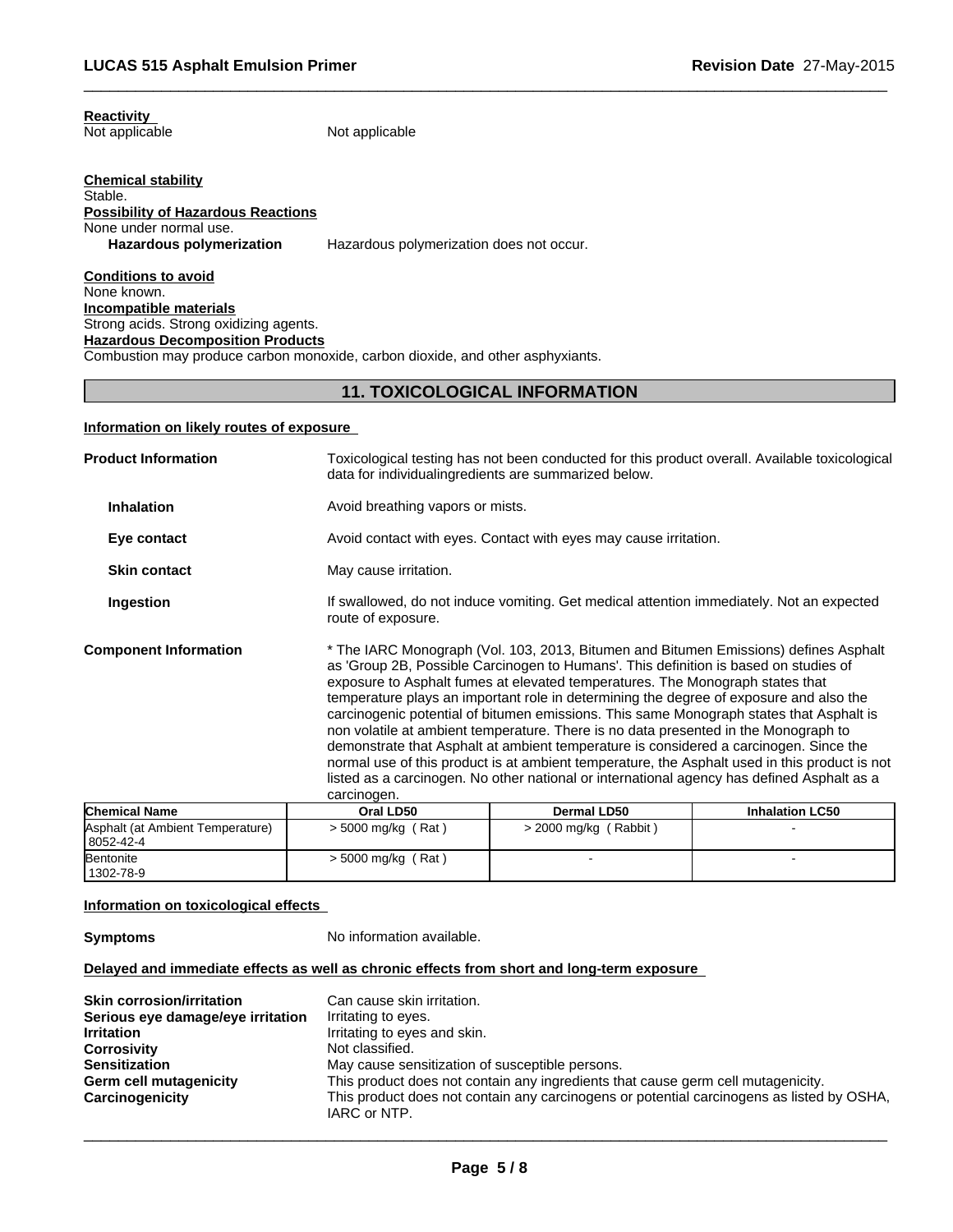| Legend                        |                           |
|-------------------------------|---------------------------|
| <b>Reproductive toxicity</b>  | None known.               |
| <b>Developmental Toxicity</b> | None known.               |
| Teratogenicity                | None known.               |
| <b>STOT - single exposure</b> | No information available. |
| STOT - repeated exposure      | No information available. |
| <b>Aspiration hazard</b>      | No information available. |

## **Numerical measures of toxicity - Product Information**

**The following values are calculated based on chapter 3.1 of the GHS document** For exterior use only. Do not use indoors.

 $\overline{\phantom{a}}$  ,  $\overline{\phantom{a}}$  ,  $\overline{\phantom{a}}$  ,  $\overline{\phantom{a}}$  ,  $\overline{\phantom{a}}$  ,  $\overline{\phantom{a}}$  ,  $\overline{\phantom{a}}$  ,  $\overline{\phantom{a}}$  ,  $\overline{\phantom{a}}$  ,  $\overline{\phantom{a}}$  ,  $\overline{\phantom{a}}$  ,  $\overline{\phantom{a}}$  ,  $\overline{\phantom{a}}$  ,  $\overline{\phantom{a}}$  ,  $\overline{\phantom{a}}$  ,  $\overline{\phantom{a}}$ 

| ATEmix (oral)          | 10,050.00 |
|------------------------|-----------|
| <b>ATEmix (dermal)</b> | 4,371.00  |

## **12. ECOLOGICAL INFORMATION**

## **Ecotoxicity**

The following table lists information related to aquatic toxicity

| <b>Chemical Name</b> | Algae/aquatic plants | Fish                              | Crustacea |
|----------------------|----------------------|-----------------------------------|-----------|
| <b>Bentonite</b>     |                      | 19000: 96 h Oncorhynchus mykiss   |           |
| 1302-78-9            |                      | mg/L LC50 static 8.0 - 19.0: 96 h |           |
|                      |                      | Salmo gairdneri g/L LC50          |           |

## **Persistence and degradability**

No information available.

## **Bioaccumulation**

No information available.

| <b>Chemical Name</b>             | <b>Partition coefficient</b> |
|----------------------------------|------------------------------|
| Asphalt (at Ambient Temperature) |                              |
| 8052-42-4                        |                              |

**Other adverse effects** No information available

## **13. DISPOSAL CONSIDERATIONS**

## **Waste treatment methods**

**Disposal of wastes** Disposal should be in accordance with applicable local, regional, national and international laws and regulations.

## **Contaminated packaging Theory Do not reuse container.**

## **14. TRANSPORT INFORMATION**

| Note:       | This material is not subject to regulation as a hazardous material for shipping |
|-------------|---------------------------------------------------------------------------------|
| <b>DOT</b>  | Not regulated.                                                                  |
| <b>TDG</b>  | Not regulated.                                                                  |
| <b>MEX</b>  | Not regulated.                                                                  |
| ICAO (air)  | Not regulated.                                                                  |
| <b>IATA</b> | Not regulated.                                                                  |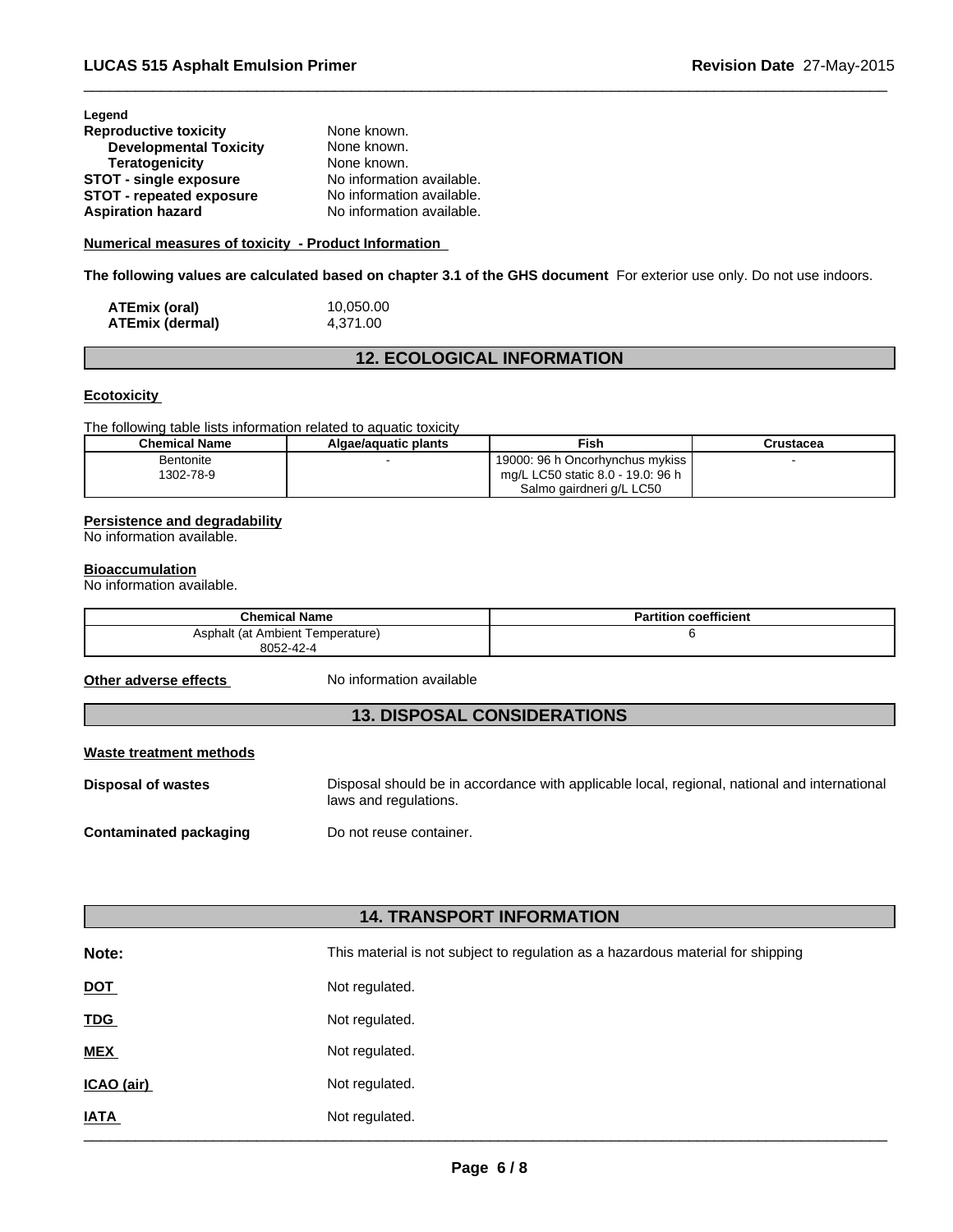| <b>IMDG</b> | Not regulated.                       |
|-------------|--------------------------------------|
| <b>RID</b>  | Not applicable in the United States. |
| <b>ADR</b>  | Not applicable in the United States. |
| <b>ADN</b>  | Not applicable in the United States. |

## **15. REGULATORY INFORMATION**

# **International Inventories**

**TSCA All of the components of this product are listed on the US TSCA (Toxic Substances Control** Act) Inventory or are exempt. **DSL/NDSL All of the components of this product are listed on the DSL.** 

 $\overline{\phantom{a}}$  ,  $\overline{\phantom{a}}$  ,  $\overline{\phantom{a}}$  ,  $\overline{\phantom{a}}$  ,  $\overline{\phantom{a}}$  ,  $\overline{\phantom{a}}$  ,  $\overline{\phantom{a}}$  ,  $\overline{\phantom{a}}$  ,  $\overline{\phantom{a}}$  ,  $\overline{\phantom{a}}$  ,  $\overline{\phantom{a}}$  ,  $\overline{\phantom{a}}$  ,  $\overline{\phantom{a}}$  ,  $\overline{\phantom{a}}$  ,  $\overline{\phantom{a}}$  ,  $\overline{\phantom{a}}$ 

## **Legend:**

**TSCA** - United States Toxic Substances Control Act Section 8(b) Inventory

**DSL/NDSL** - Canadian Domestic Substances List/Non-Domestic Substances List

**EINECS/ELINCS** - European Inventory of Existing Chemical Substances/European List of Notified Chemical Substances

**ENCS** - Japan Existing and New Chemical Substances

**IECSC** - China Inventory of Existing Chemical Substances

**KECL** - Korean Existing and Evaluated Chemical Substances

**PICCS** - Philippines Inventory of Chemicals and Chemical Substances

**AICS** - Australian Inventory of Chemical Substances

## **US Federal Regulations**

## **SARA 313**

Section 313 of Title III of the Superfund Amendments and Reauthorization Act of 1986 (SARA). This product does not contain any chemicals which are subject to the reporting requirements of the Act and Title 40 of the Code of Federal Regulations, Part 372

| <b>SARA 311/312 Hazard Categories</b> |
|---------------------------------------|
|---------------------------------------|

| Acute health hazard               | No. |  |
|-----------------------------------|-----|--|
| Chronic Health Hazard             | No. |  |
| Fire hazard                       | N٥  |  |
| Sudden release of pressure hazard | No. |  |
| <b>Reactive Hazard</b>            | No. |  |

### **CWA (Clean Water Act)**

This product does not contain any substances regulated as pollutants pursuant to the Clean Water Act (40 CFR 122.21 and 40 CFR 122.42)

## **CERCLA**

This material, as supplied, does not contain any substances regulated as hazardous substances under the Comprehensive Environmental Response Compensation and Liability Act (CERCLA) (40 CFR 302).

## **US State Regulations**

### **California Proposition 65**

This product does not contain any Proposition 65 chemicals

## **U.S. State Right-to-Know Regulations**

This product contains the following substances regulated by various State Right-to-Know regulations.

| <b>Chemical Name</b>                             | New<br>Jersev | Massachuseus | `nsylvania |  |
|--------------------------------------------------|---------------|--------------|------------|--|
| emperature)<br>Ambient<br>ا ۱۵۰<br>۔ ۱۰ م<br>Acr |               |              |            |  |
| 9052<br>$\overline{ }$<br>oupz-4<br>.            |               |              |            |  |

### **U.S. EPA Label Information**

**EPA Pesticide Registration Number** Not applicable

## **16. OTHER INFORMATION, INCLUDING DATE OF PREPARATION OF THE LAST REVISION**